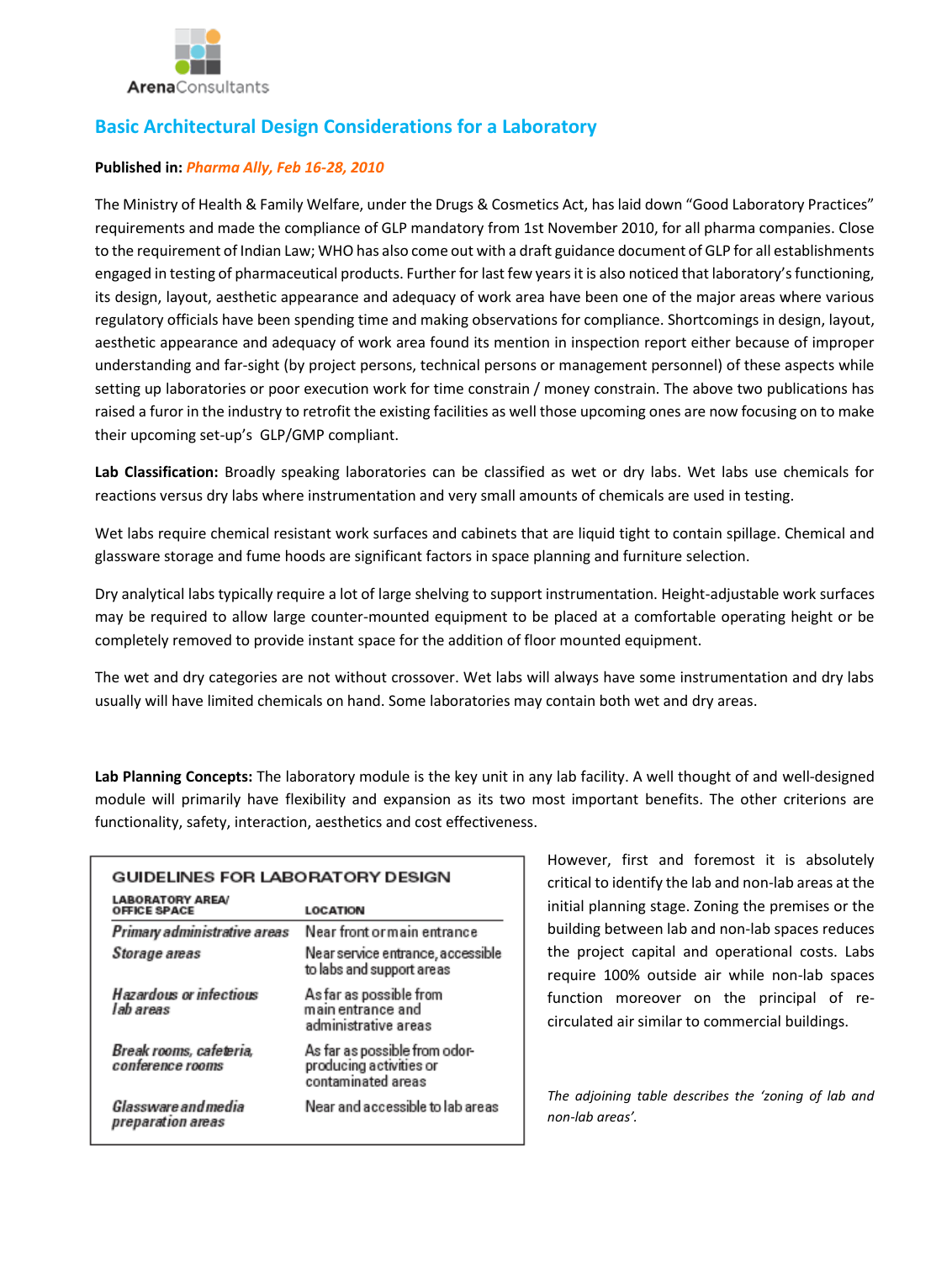

Next step is to establish the inter-relationship between a lab and other functional labs, administrative and lab support areas, break areas, the main traffic corridor and service and utility corridors. There are number of ways to plan and organize these spaces.

**Circulation:** A single corridor with the multiple options is the most adopted one.





*The shaded area in the above layout shows the working areas-cubicles and cabins of the research scientists attached to the labs.*

- $x + i$  $\bigcap$ GAS STATION MICRO LAB UPS RDO<br># 0" X # 4" IOGAS LAI<br>X-F x 12-8" DОC HOD ROOM G **LAB** 4-0 WIDEPASSAGE С ORGANIC & CHEMICAL ANALYSIS<br>ST-8" x 18-2" FOR RAD **PLOT PLANT** RECEPTION **SMARK**  $\overline{z}$ i. STORES  $\bar{\pi}$ n  $\boxed{1}$ O O
- A single corridor with office clustered at the end or in the middle

*The shaded area in the above layout shows the lab area segregated physically from non-lab areas. The non-lab areas are located near the entrance of the facility.*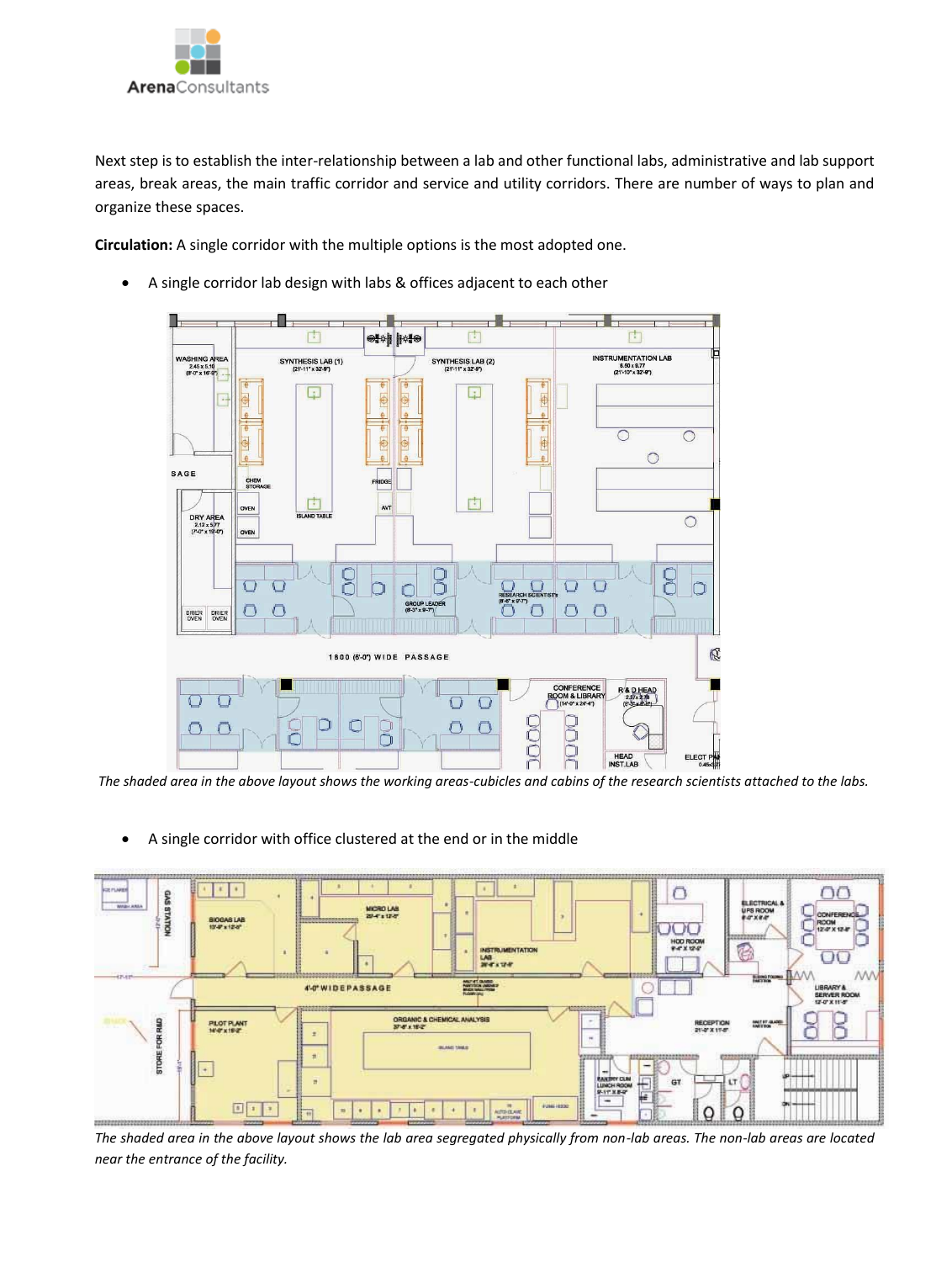



A single corridor with office clusters directly accessing the main labs



For a medium size lab, option 2 with office clusters at the end or in the middle works the best. This layout segregates lab and non-lab spaces thereby differentiating between the mechanical requirements and resulting to cost effective lab operating solution.

The other way to go about for lab designing is by deciding whether to have a single main corridor with a view from labs to the exterior or to have labs located in the interior and use the wall length for main traffic and utility corridors. Both the options have pros and cons. Labs planned along the external wall allow natural light to flow in and easy extraction of toxic air. Certain special instruments and equipments such as nuclear magnetic resonance apparatus (NMR), electron microscopes and lasers have to be placed in low light areas or area with no natural light and hence have to be located in the interior of the building.



*Lab exposed to building exterior's through windows*

 *The above layout shows the HPTLC room surrounded by labs and office areas.*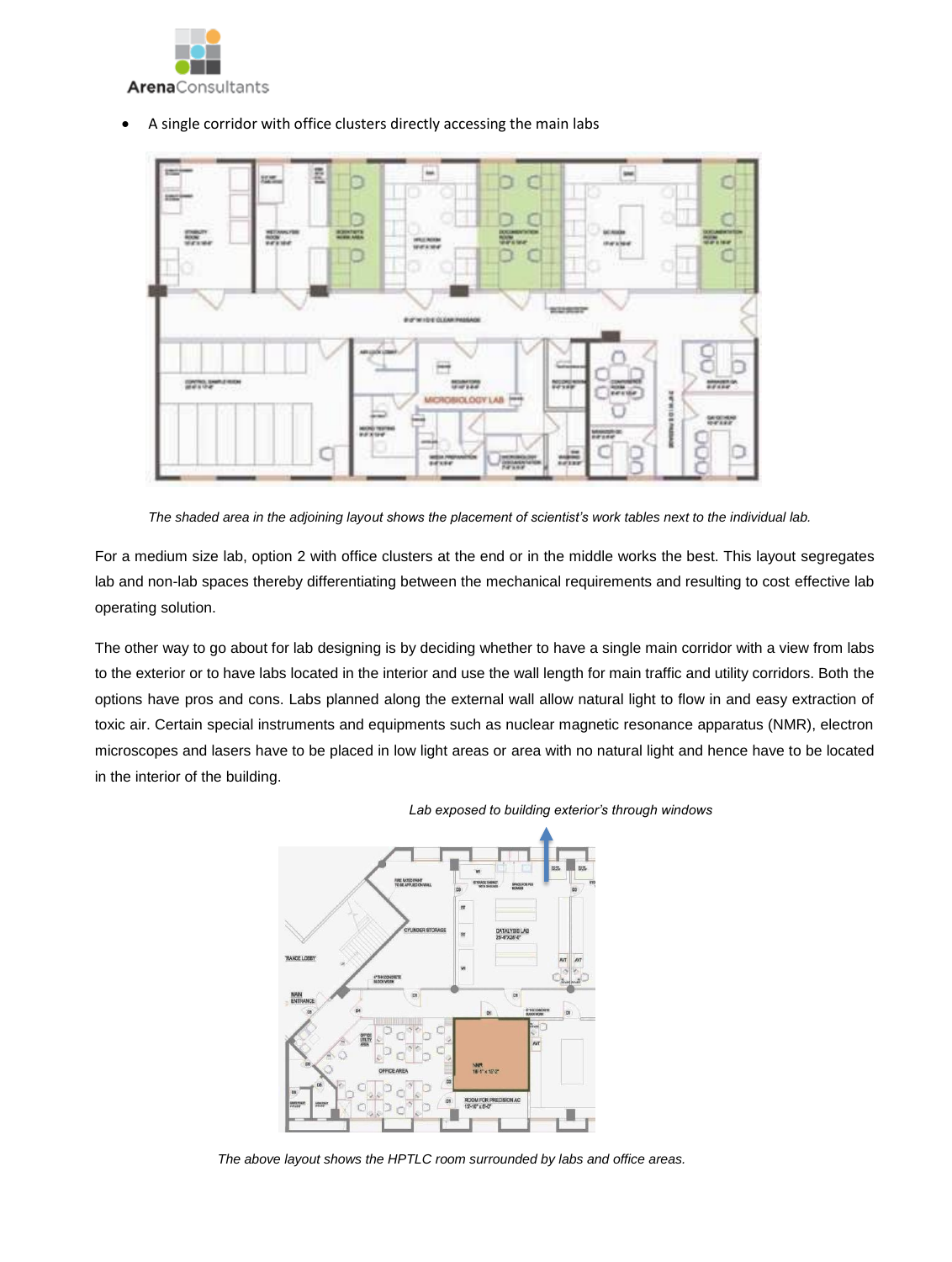

Research scientists many times prefer detaching the 'hot zone' from the main lab area. This is the space where equipment's emit hot air (ovens) or fume hoods etc and large amount of toxic air is exhausted. This area doesn't need to be air conditioned and it reduces considerable load from HVAC system. A proper exhaust layout supported by forced draft fresh air ventilation is sufficient. This area is moreover like a dead space where the research scientists set up the assembly and visit the zone only for the purpose of monitoring. The other point of view here is, since this area is not so habitable, the finishing elements like false ceiling or epoxy flooring can be avoided further cutting the costs. Looking at the above advantages it is advisable to adopt this practice for a medium size lab.



*Segregation of the 'hot zone' from the main facility.* 

**Open labs:** In open labs, researchers share not only the space itself but also equipment, bench space, and support staff. The open lab format facilitates communication between scientists and makes the lab more easily adaptable for future needs.

The above process is followed by deciding a grid of lab operations which is normally in two directions. The horizontal plane caters the human movement and the physical expansion of lab while the vertical plane caters to the drop down points for mechanical, electrical, plumbing and utility systems. This pattern gives the flexibility by avoiding the crossover between the human and mechanical interface.

**Lab Layout:** The layout of a lab can have any shape or form. It can be linear, square, rectangular or curvilinear. Typically a lab has a width varying from 10'-0" to 20'-0" and depth which may vary from 20'-0" to 30'-0". The depth depends upon the individual requirement of a laboratory.

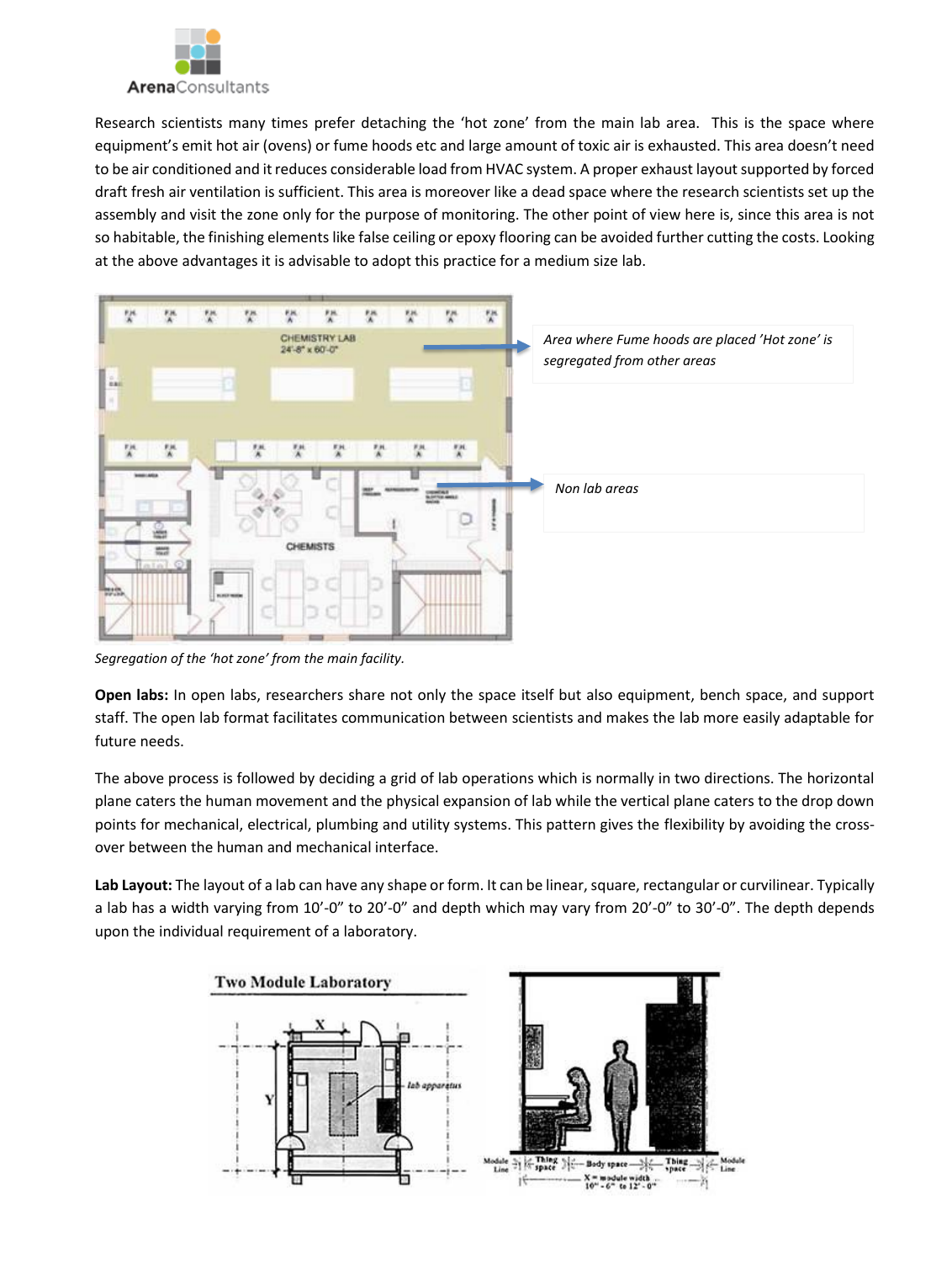

The width criteria is based on two rows of equipment and lab tables of 2'-6" depth along each wall and a 5'-0" aisle in the centre for movement. If it's a 20'-0" wide lab, then it has 2 aisles running parallel to the longitudinal walls with a 5'-0" wide island table in the centre thereby providing for maximum worktops and assemblies to take place. In either case it is mandatory to have at least 5'-0" aisle for safe and easy movement and operations.

**Lab Aesthetics & Finishes:** Once the basic lab boundary is set, planning for lab interiors and finishes has to be taken up. Flooring, ceiling and walls are the static elements of lab interiors. Laboratories should be free from air pollution, cross contamination and zero tolerance for insects and rodents. Research activities by nature produce toxic elements in air. So it is important that all the interior surfaces are smooth, free from cracks and permit easy cleaning and disinfection. Treating the walls and floor with epoxy coating ensures smooth and homogeneous surface. However it can prove to be an expensive solution for a medium size lab in which case the floor can be treated with joint free vitrified tiles which are not only easy to maintain but are cost effective as well.



The walls can be treated with a minimum thickness of epoxy coating or can be finished with regular washable luster paint with low voc. The other option to walls is to have glazed aluminum anodized partitions interconnecting the labs. This has an added advantage. It creates open-ness in the entire facility, establishes visual connection between the labs and enables the transmission of light. These partitions also give the flexibility in terms of reconfiguration and expansion of lab layout for futuristic needs.

A grid of 2'x2' modular false ceiling above the service carriers gives a finished look to the lab. The biggest advantage of modular ceiling is that it controls the volume of lab thereby reducing the HVAC load and cost. In addition, this pattern provides the flexibility of adding, shifting, and relocating of supply and exhaust ducts as and when new equipments or fume hoods are added or eliminated.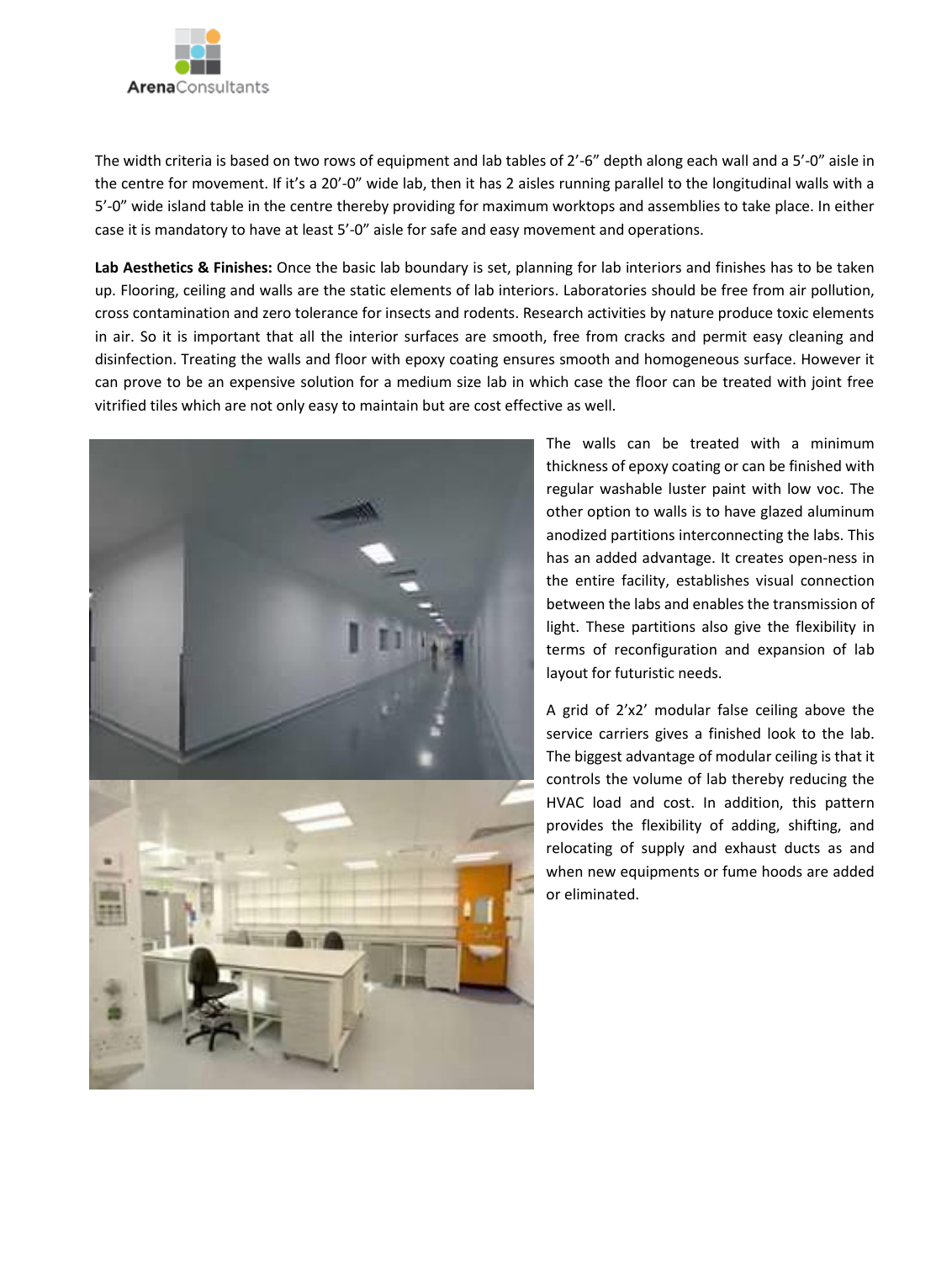

# **Few points that can be easily taken care of:**

- Eliminate cross-contamination between laboratories
- Minimize areas requiring controlled environments
- The laboratory doors should be automatically self-closing. Such self-closing doors are to be able to be opened with a minimum of effort as to allow access and outlet for everyone
- Consider cascading supply air from non-laboratory spaces to laboratory spaces for exhaust
- Spaces between benches, cabinets, and equipment must be accessible for cleaning and allow for servicing of equipment.
- Each laboratory must contain a sink. Laboratory sinks should have lips that protect sink drains from spills. Waste water lines should be separate from domestic sewage
- Chemical storage shelves should not be placed above laboratory sinks. Separate ventilated chemical storage cabinets should be utilized supported by a proper exhaust system
- Space allocation for gas cylinders at the same level but segregated from lab areas and supported by gas detection system. This will reduce the piping length.
- Auxiliary valves for gas and vacuum lines should be located outside the lab.
- Flexible connections should be used for connecting gas and other plumbed utilities. A shutoff valve should be located within sight of the connection and clearly marked
- The entire facility should have fire safety provisions with a consideration of integrating the same with HVAC system
- Non-lab area should have a provision for changing room at the entrance so that the chemists enter the lab only after wearing the overcoat and eye protection spectacles
- The ancillary areas such as stability rooms with incubators or sample receiving areas or lab specific requirements in case of microbiology labs should be planned for in advance
- Place fume hoods at "dead-end" locations away from entryways and circulation routes

#### **Mistakes that can be avoided**

*Several mistakes that are common in laboratory planning occur from a lack of knowledge, insufficient planning or down grading in the wrong areas to reduce costs.*

#### **Most common ones are:**

- No allowances made in the structure for adding new drains or fume hood exhausts in the future
- Lab modules are too shallow; not enough space
- No way to expand the facility in the future
- Improperly fastened wall cabinets come loose from the wall
- Fixed cabinets prohibit reconfiguration of the lab area
- Critical systems and equipment are not connected to a continual power source or an emergency power system
- Inadequate distribution system for data cables; no cable trays
- HVAC is not sufficient to maintain adequate temperature levels or supply makeup air for fume hoods
- Electrical system lacks sufficient power, appropriate distribution or enough outlets
- Too little space provided for using and servicing equipment
- Location of fume hoods is too close to primary exits
- Not all lab areas have adequate access to primary exits